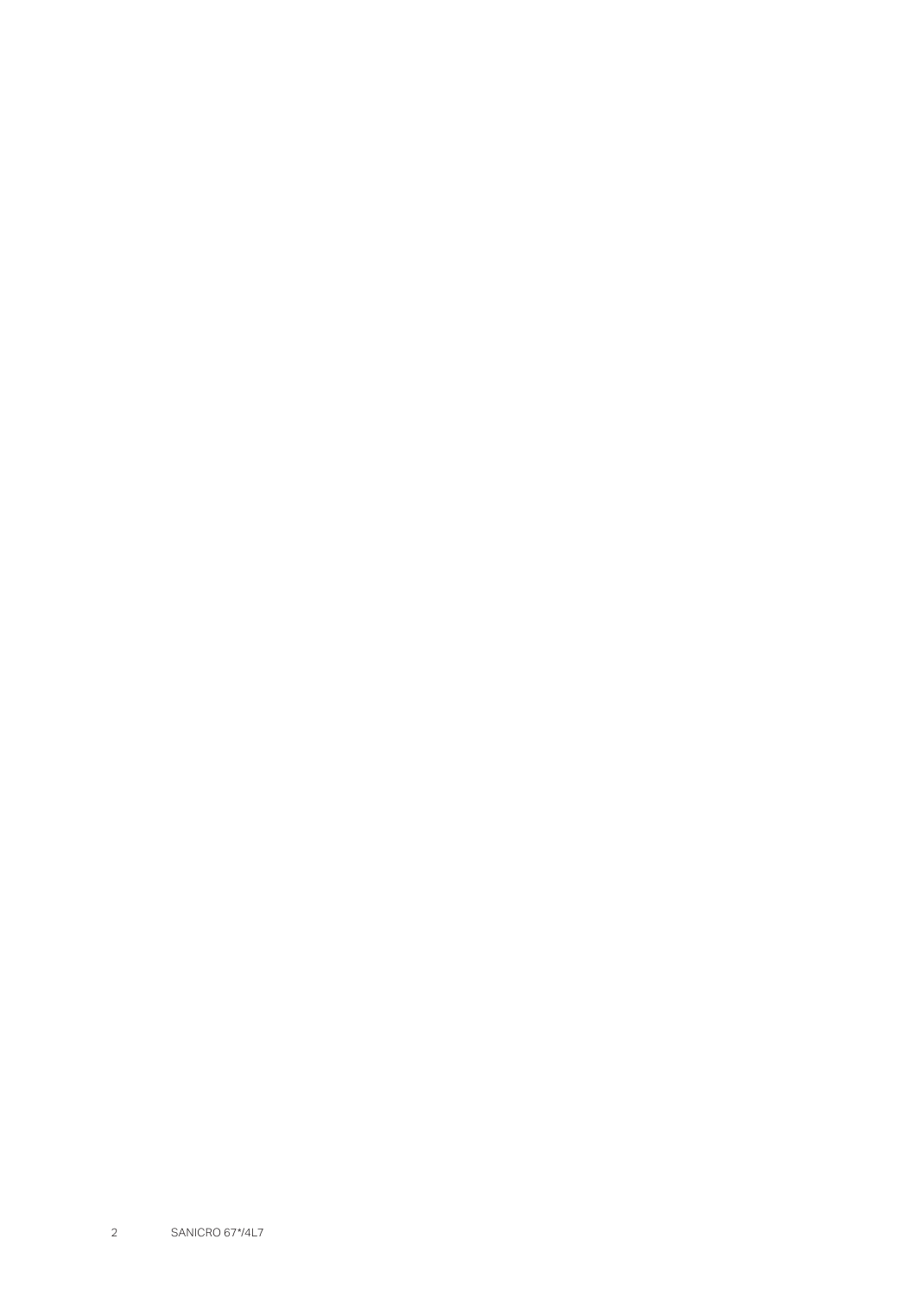# A NEW COMPOSITE TUBE PRODUCT

Sandvik has produced composite tubes since the early 1970's and more than 3 million meters have been delivered for boiler installations around the world.

A higher alloyed composite tube product, Sanicro™ 38 was developed in the late 1980's, to solve problem with thermal fatigue and stress corrosion cracking of 304L composite tubes in boiler floors. Since then, over 100 000 meters of Sanicro38 have been delivered mainly for use in recovery boilers.

To meet future demands for an even more resistant product than Sanicro 38, FP Innovations-Paprican, Canada and Sandvik jointly developed a the new product Sanicro 67.

The key attributes of Sanicro 67 are excellent resistance against stress corrosion cracking and very good general corrosion resistance. These properties are gained by a higher chromium content and a low work-hardening rate. This results in a premium composite tube product for severe service, such as air port openings.

The corrosion properties and resistance to stress corrosion cracking have been verified in both extensive laboratory testing and in boilers. Most boiler installations have been in airports. First installation was in 2009. Evaluation of taken out samples after 6 years operation showed tubes to be in very good condition.

#### GRADES

OUTER COMPONENT Sanicro 67, EN 2.4642, UNS N06690.

INNER COMPONENT Sandvik 4L7, EN 1.0425, P265GH, ASME SA-210 A1, or ASME SA210 C

INNER COMPONENT Sandvik 3Mo1, EN 1.5415, 16Mo3 (ASME SA 209 T1, lower Mo content).





Figure 1. Hot extrusion.

#### PRODUCTION ROUTE OF COMPOSITE TUBES





component Extrusion billet





composite hollow

Hot extrusion Extruded composite tube or





Cold pilgering Non destructive testing

Figure 2. Sandvik composite tubes consist of two different materials metallurgically bonded together through hot extrusion. By selecting the correct alloy for the outside and inside component, the corrosion resistance and the mechanical properties are optimised and a tube that meets conflicting material requirements inside and outside is obtained.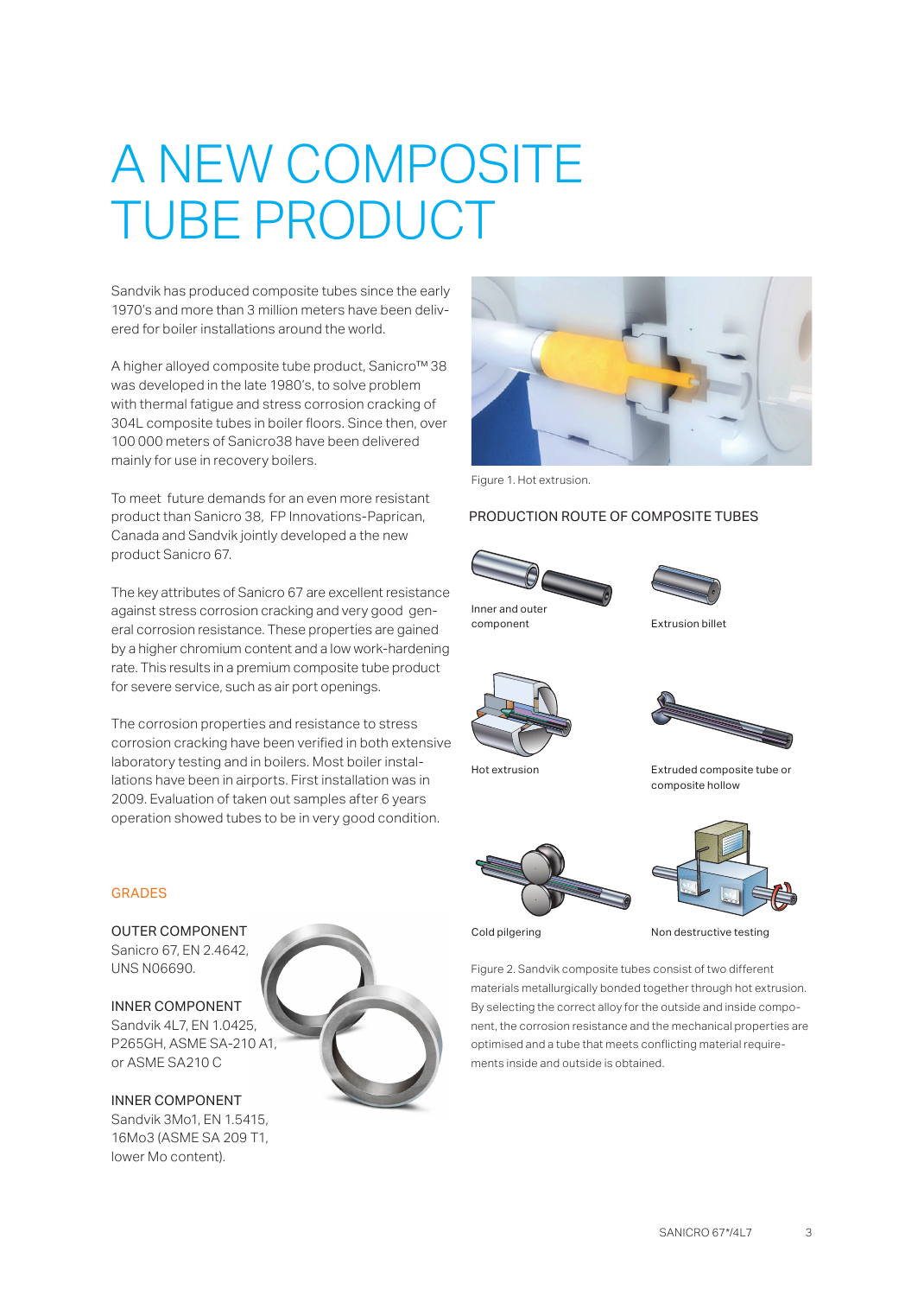| <b>CHEMICAL COMPOSITION, SANICRO 67 (NOMINAL %)</b> |            |            |              |                      |  |          |  |  |  |
|-----------------------------------------------------|------------|------------|--------------|----------------------|--|----------|--|--|--|
| C.                                                  |            | Mn         |              |                      |  | Ni       |  |  |  |
| 0.02                                                | $\leq 0.5$ | $\leq 0.5$ | $\leq 0.020$ | $\leq 0.015$<br>- 30 |  | bal (60) |  |  |  |

#### CHEMICAL COMPOSITIONS, LOAD CARRYING INNER COMPONENTS (NOMINAL %)

| <b>SANDVIK</b> |       |      | Mn                |      |        |             | Ni     | Mo           |
|----------------|-------|------|-------------------|------|--------|-------------|--------|--------------|
| 4L7            | ≤0.20 |      |                   | .025 | 0.020ء | $\leq$ 0.30 | $\sim$ | ≤0.08        |
| 3Mo1           |       | 0.35 | 0.90<br>$4() - 1$ | .025 |        | ≤0.30       | ∪.⊂    | $.25 - 0.35$ |

#### DIMENSIONS, STANDARD SIZES

| <b>OUTSIDE DIAMETER</b> |      |      | <b>TOTAL MINIMUM</b><br><b>WALL THICKNESS</b> |      | <b>AVERAGE THICKNESS</b><br>OF STAINLESS STEEL<br><b>COMPONENT</b> |      | <b>MINIMUM THICKNESS</b><br>OF CARBON STEEL<br><b>COMPONENT</b> |  |
|-------------------------|------|------|-----------------------------------------------|------|--------------------------------------------------------------------|------|-----------------------------------------------------------------|--|
| mm                      | inch | mm   | inch                                          | mm   | inch                                                               | mm   | inch                                                            |  |
| 38                      | .5   | 5.0  | 0.197                                         | 1.40 | 0.055                                                              | 3.60 | 0.142                                                           |  |
| 63.5                    | 2.5  | 6.53 | 0.257                                         | 1.82 | 0.072                                                              | 4.71 | 0.185                                                           |  |
| 76.2                    |      | 6.58 | 0.259                                         | 1.86 | 0.073                                                              | 472  | 0.186                                                           |  |

#### SPECIFICATIONS

Sandvik specification 7-1-0009, PED 97/23/EC, EN 10216-2, EN 12952-2 Annex C, (VD-TÜV Werkstoffblatt 541 03.2001).

#### THERMAL EXPANSION /CONDUCTIVITY

The composite tube values below have been calculated on a typical size dimension 63.5 x 6.53 mm min. (2.5 inch x .257 inch)

| Sanicro 38 and 67 | $= 1.82$ mm (0.072 inch) ave  |
|-------------------|-------------------------------|
| 41 7              | $= 4.71$ mm (0.185 inch) min. |
|                   |                               |
|                   | $= 6.53$ mm (0.257 inch) min. |

#### **TOLERANCES**

Permissible variations in O.D. and wall thickness Outside diameter 38 mm (1 1/2 inch)  $\pm$  0.2 mm (0.008 inch) 50.8 mm (2 inch) ± 0.25 mm (0.010 inch) 63.5 mm (2 1/2 inch) ± 0.3 mm (0.012 inch) 76.2 mm (3 inch) ± 0.38 mm (0.015 inch)

Total wall thickness O.D. <50.8 mm (2 inch); +22%-0 O.D. ≥50.8 mm (2 inch); +15%-0

Thickness of stainless steel component + 0.60 mm (0.024 inch) – 0.40 mm (0.016 inch) The thickness of the stainless steel component is verified by Eddy current testing of the entire length of each tube.

#### THERMAL EXPANSION, MEAN VALUES IN TEMPERATURE RANGES (10-6) PER °C

| <b>TEMPERATURE °C</b> | SANDVIK 4L7 | SANICRO 67 | SANICRO <sub>38</sub> | SANICRO 38/4L7 | SANICRO 67/4L7 |
|-----------------------|-------------|------------|-----------------------|----------------|----------------|
| 30-100                | 12.3        | 13.6       | 14.9                  | 13.0           | 12.7           |
| 30-200                | 12.8        | 14.1       | 15.3                  | 13.5           | 13.2           |
| 30-300                | 13.5        | 14.5       | 15.7                  | 14.1           | 13.8           |
| $30 - 400$            | 14.0        | 14.9       | 16.1                  | 14.6           | 14.3           |
| 30-500                | 14.3        | 15.3       | 16.2                  | 14.8           | 14.6           |

### THERMAL CONDUCTIVITY W/M °C (BTU/FT H °F)<br>TEMPERATURE °C

| SANICRO 67/4L7 |
|----------------|
|                |
| (15)<br>25     |
| (17)<br>29     |
| (17)<br>29     |
| (18)<br>31     |
| (19)<br>32     |
| (19)<br>32     |
|                |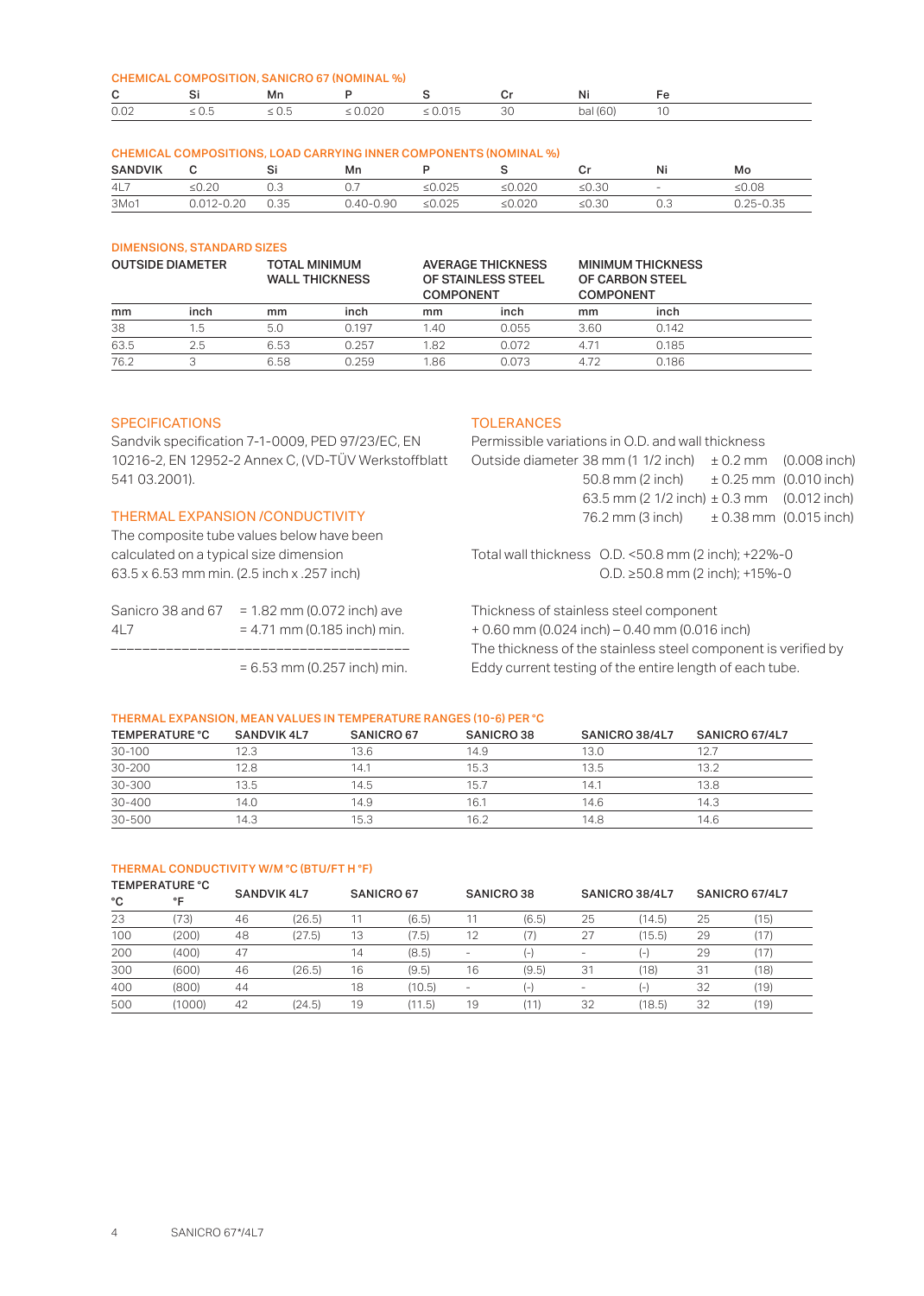#### IMPROVED CORROSION RESISTANCE



#### Weight loss, mg after 20 days SULPHIDATION RESISTANCE

Figure 3. Sanicro 67 has good resistance to sulphidation in standard test. By courtesy of FPInnovations/Paprican





Figure 4. Sanicro 67 has excellent resistance to cracking in annealed and cold worked state. By courtesy of FPInnovations/Paprican



Figure 5. Corrosion tests in simulated air port opening environment. By courtesy of FPInnovations/Paprican.

#### WELDING

#### BUTT WELDING

Butt welding of composite tubes should be carried out in such a way that dilution is kept under control. The melting point of the bonding zone is lower than the melting point of the stainless steel. If the bonding zone is exposed to excessive heat input, local melting may occur.

The preferred welding method is MMA (SMAW/111) with covered electrodes. TIG (GTAW/141) is also an acceptable method.

In order to obtain the optimum corrosion resistance and mechanical properties of the welding joints, the following edge preperation, figure 6, and welding sequence, figure 7, are recommended. Recommendations of welding methods, filler metal and welding parameters are listed in table 1.



Figure 7. Welding sequence.

#### PANEL WELDING

The regular way to fabricate panels with Sanicro 67 composite tubes would be to produce membrane panels, with tubes linked by membranes, see figure 8.

Shop welding of panels should be carried out with a machine specially designed for the purpose. The welding should be performed so that penetration is kept under control and in accordance with customer requirements. Excessive penetration may result in hot cracking or formation of brittle weld structures. Furthermore, if carbon steel membranes are used excessive dilution of the filler metal could lead to hot cracking or a brittle weld structure.

Submerged arc welding is suitable for fabricating membrane panels, see table 2. The choice of filler metals depends on the membrane material to be used. A basic flux should be used in SAW welding. The impurity level in carbon steel membrane materials should be considered due to susceptibility for hot cracking.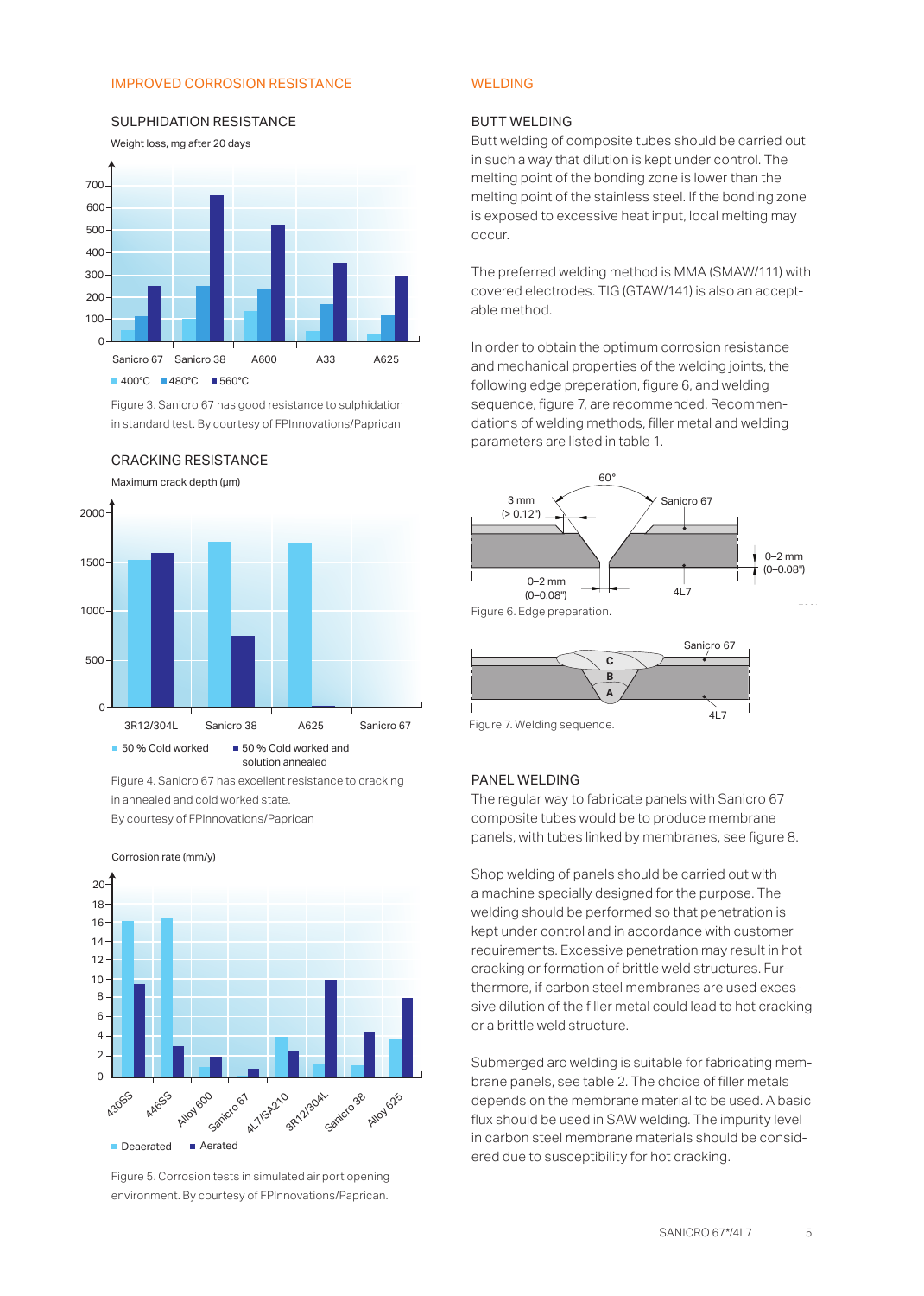#### TABLE 1. FILLER METALS AND WELDING METHODS FOR BUTT WELDING

| <b>PASS REF.</b><br>TO FIGURE 7 | <b>WELDING</b><br><b>METHOD</b> | <b>FILLER METAL</b><br>& SPECIFICATION |                      | <b>MAX. HEAT INPUT</b><br>KJ/MM (KJ/IN) | <b>PREHEAT&amp;</b><br><b>INTERPASS</b><br>TEMP. °C (°F) |
|---------------------------------|---------------------------------|----------------------------------------|----------------------|-----------------------------------------|----------------------------------------------------------|
| Root & filler run<br>$- A 8 B$  | <b>MMA</b>                      | Matching filler                        | AWS A5.1 E7018       | $2,5(63)^1$                             | 250 (480)                                                |
| Carbon steel                    | TIG                             | Matching filler                        | AWS A5.18 ER70S-6    | $2,5(63)^1$                             | 250 (480)                                                |
| Top run - $C$                   | <b>MMA</b>                      | Sanicro 69                             | AWS A5.11 ENICrFe-7  | 1,0(25)                                 | 150 (300)                                                |
| <b>Stainless</b>                | TIG                             | Sanicro 68HP                           | AWS A5.14 ERNiCrFe-7 | 1,0(25)                                 | 150 (300)                                                |

<sup>1)</sup> A higher heat input may be applied for the root and filler runs if the stainless peel off is increased.

#### TABLE 2. WELDING METHOD AND CONSUMABLES FOR PANEL WELDING WITH MEMBRANE MATERIAL SIMILAR TO ALLOY 690 (SANICRO 67) AND ALLOY 825 (SANICRO 38).

| <b>WELDING</b><br><b>METHOD</b> | WELDING<br><b>CONSUMABLES</b>                               | MAX.<br><b>HEAT INPUT</b><br>KJ/MM (KJ/IN) |
|---------------------------------|-------------------------------------------------------------|--------------------------------------------|
| SAW                             | Sanicro 68HP AWS A5.14<br>ERNiCrFe-7<br>& flux Sandvik 50SW | 1.0(25)                                    |

Thick membranes should be bevelled in order to minimize the amount of membrane material in the weld, see figure 8.



Figure 8. Edge preparation of fins.

#### BENDING

Composite tubes can be bent by the same methods as those used for single component tubes.

Cold bending is recommended for radii down to 1.3 x D (≈38 % deformation). For tighter radii, hot bending is recommended.

Temperatures, holding and quenching times are the same as recommended for carbon steel tubing.

The low work-hardening rate of Sanicro 67 significantly reduces the risk of cracking compared to other corrosion resistance alloys such as alloy 625.

#### FOR HIGHER STEAM PRESSURES

Recovery boiler steam pressure has increased during later years which means that the saturated steam temperatures and thereby the surface metal temperatures are increasing (100bar=311C and 150bar=343C).

This means that thicker load inner component walls are required to cope with the design standards.

To reduce the need for increased tube wall thickness Sandvik offers two stronger inner component options as follows.

#### For boilers designed under ASME Boiler and Pressure Vessel Code:

1. ASME SA210 Grade C which has 7% - 17% higher max allowable stress values than the standard SA210 A1 component

Table showing max allowable stress values for ASME SA210 Grade A1 and Grade C (internal denomination for both 4L7)

| GRADE TC 300 325 350 375 400 425           |  |  |                                    | - 450 |
|--------------------------------------------|--|--|------------------------------------|-------|
| SA210A1 MPa 118 118 117 105 88.9 75.3 62.7 |  |  |                                    |       |
| SA210 C MPa 138 138 135 123 101 83.8 67    |  |  |                                    |       |
| <b>Relation</b>                            |  |  | 1.17 1.17 1.15 1.17 1.14 1.11 1.07 |       |

For Boilers designed under European PED rules: 2. EN10216-2 EN1.5415, 16Mo3 with 13% to 95% higher strength values than the standard P265GH component

Table showing creep rupture and minimum proof RP02 at elevated temperature and creep strength according EN 10216-2 for P265GH (internal denomination 4L7) and 16Mo3 (internal denomination 3Mo1)

| <b>GRADE</b>       | тc  | 350C | 360C | 370C | 380C | 390C |
|--------------------|-----|------|------|------|------|------|
| <b>P265GH</b>      | MPa | 141  | 141  | 141  | 141  | 134  |
| 16M <sub>0</sub> 3 | MPa | 159  | 159  | 169  | 159  | 156  |
| Relation           |     | 1.13 | 1.13 | 1.13 | 1.13 | 1.16 |
|                    |     |      |      |      |      |      |
| <b>GRADE</b>       | тc  | 400C | 410C | 430C | 440C | 450C |
| P265GH             | MPa | 128  | 114  | 100  | 88   | 77   |
| 16Mo3              | MPa | 156  | 156  | 156  | 156  | 150  |
| Relation           |     | 1.22 | 1.37 | 1.56 | 177  | 1.95 |

These two optional higher strength materials, SA210 Grade C and EN10216-2 16Mo3 allow for design with thinner tube walls compared to normal SA210A1 and P265GH components.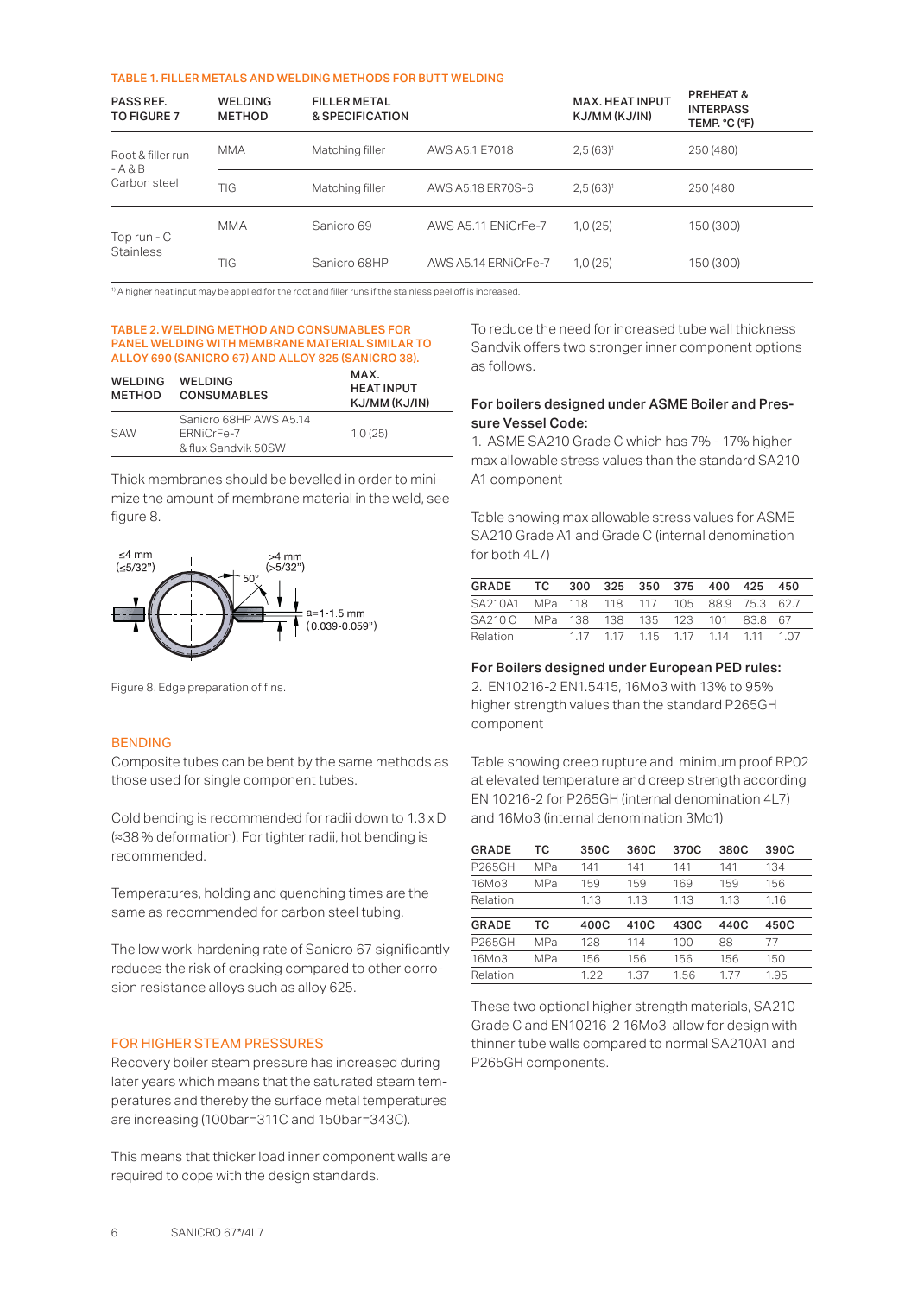#### **Sandvik Group**

The Sandvik Group is a global high technology enterprise with 50,000 employees in 130 countries. Sandvik's operations are concentrated on five business areas in which the group holds leading global positions in selected niches: Sandvik Mining, Sandvik Machining Solutions, Sandvik Materials Technology, Sandvik Construction and Sandvik Venture.

#### **Sandvik Materials Technology**

Sandvik Materials Technology is a world-leading developer and manufacturer of products in advanced stainless steels and special alloys for the most demanding environments, as well as products and systems for industrial heating.

#### **Quality management**

Sandvik Materials Technology has quality management systems approved by internationally recognized organizations. We hold, for example, the ASME Quality Systems Certificate as a materials organization, approval to ISO 9001, ISO/TS 16949, ISO 17025 and PED 97/23/EC. We also have product and/or shop approvals from bodies such as TÜV, JIS, DNV and Lloyd's Register.

#### **Environment, health and safety**

Environmental awareness, health and safety are integral parts of our business and are at the forefront of all activities within our operation. We hold ISO 14001 and OHSAS 18001 approvals.

#### **Disclaimer**

Recommendations are for guidance only, and the suitability of a material for a specific application can be confirmed only when we know the actual service conditions. Continuous development may necessitate changes in technical data without notice. This printed matter is only valid for Sandvik material. Other material, covering the same international specifications, does not necessarily comply with the mechanical and corrosion properties presented in this printed matter.

#### **Trademark**

Sandvik and Sanicro are trademarks owned by Sandvik Intellectual Property AB.